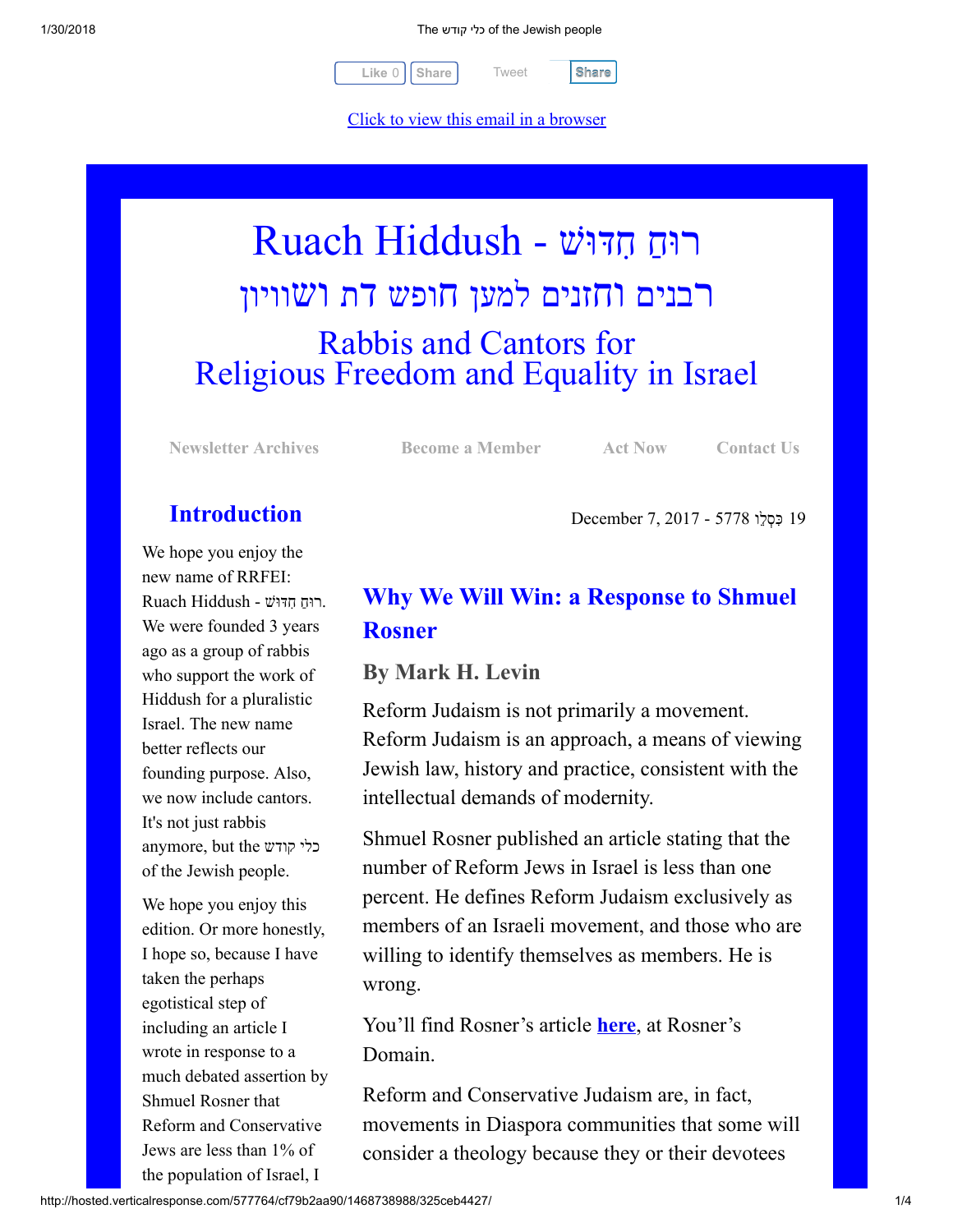hope the thoughts are helpful in your own thinking, and would love to hear from you at: ruach@hiddush.org. The link to Rosner's comments will be found in my article.

Two other articles address the crises in Jewish life: notice that Yeshiva World took special note of Hiddush's survey regarding the percentage of Israelis who support work on shabbat to maintain Israel's trains. Increasingly Hiddush's surveys are being used by interested parties and Israeli decision makers to understand the trends of thought on important issues of Religion and State. What is the role of Jewish law in Israeli life, and what kind of Jewish State is Israel to be? In Israel's 70th year, clearly these issues are as hotly debated as ever.

Finally, Israel's Prime Minister seems to have decided that most of us and our congregants no longer matter, nor are our issues to be respected. Most often we hear that Israel has decided that we will all assimilate in a generation or two anyway, and Israel will do just fine with the support of the Orthodox and Christian evangelicals. This article

express a series of theological perspectives which reflect various thinkers and theological stances. Followers of philosophers as diverse as Martin Buber, Emil Fackenheim, Mordecai Kaplan and Abraham Joshua Heschel, among others, may all find themselves in the same "movement."

[READ MORE >>>](http://cts.vresp.com/c/?FreedomofReligionfor/cf79b2aa90/325ceb4427/8935c051d1)

# Hiddush Survey: Most Israelis Prefer Railways Maintenance Work On Shabbos

## Yeshiva World News

Hiddush survey following the crisis over railway repairs on Shabbat in Israel:

Hiddush survey following the crisis over railway repairs on Shabbat in Israel:

71% of Jewish Israelis favor allowing railway maintenance work Shabbat. Only 23% oppose it.

A great majority of voters for the non-chareidi Government Coalition parties are in favor. Hiddush CEO Rabbi Uri Regev:

"The public believes in the principle of 'live and let live,' and it wants to support freedom of religion and freedom from religion in Israel"

Seventy-one percent of the adult Jewish public in Israel supports the position that a limited amount of Shabbos maintenance should be allowed for safety purposes on Israel's railways in order to prevent serious damage to the train service on weekdays. This position is shared by 90% of secular Jewish Israelis and the majority of the non-chareidi Government Coalition parties, including 65% of Likud voters and 64% of Bayit Yehudi voters.

[READ MORE >>>](http://cts.vresp.com/c/?FreedomofReligionfor/cf79b2aa90/325ceb4427/7874b5ae5e)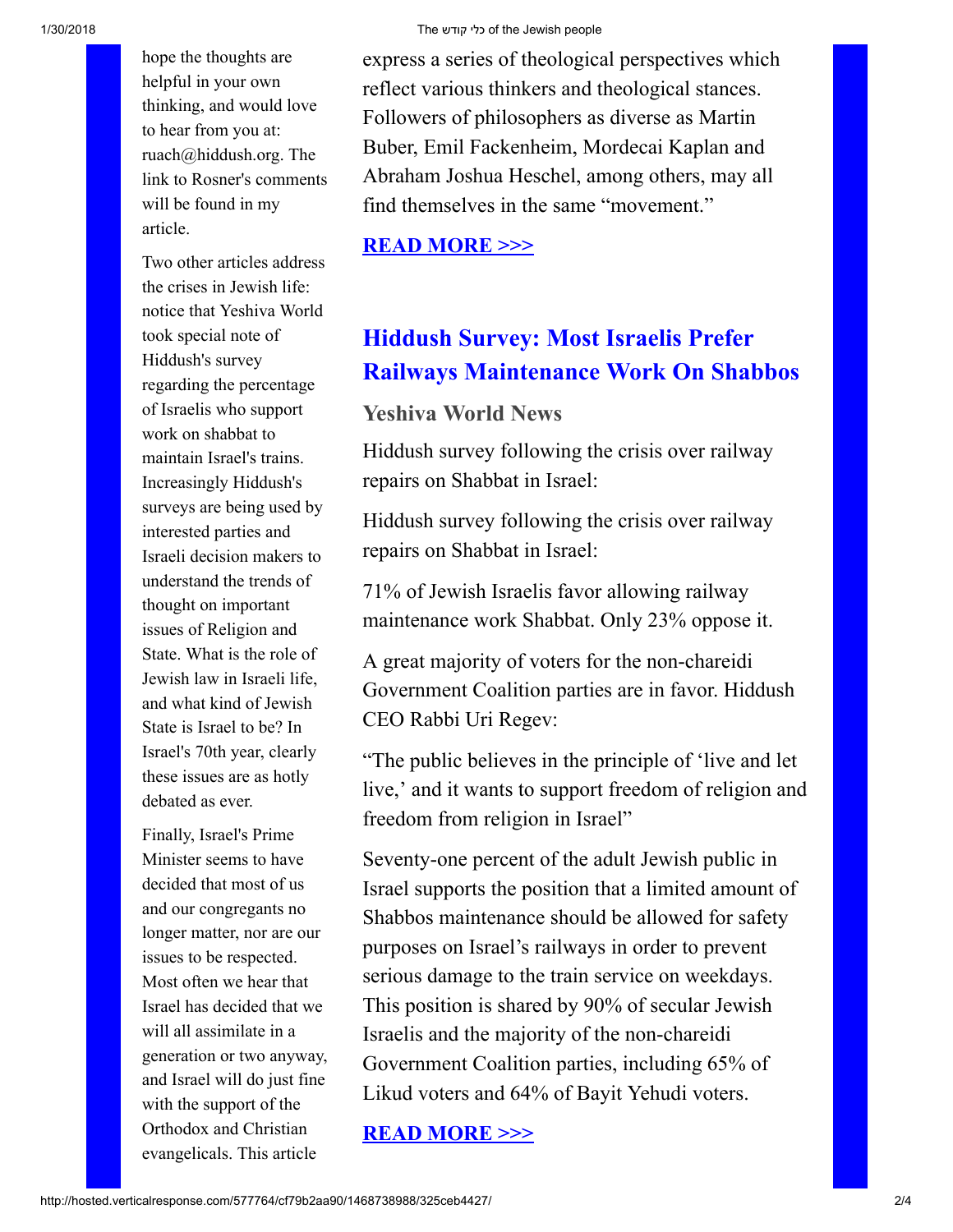explores this wholly unanticipated and bizarre turn in Jewish history: that the first State of the Jewish people in two millennia, the State dedicated to ingathering of the exiles no matter how tenuously connected historically or how far removed, should suddenly turn its back on the vast majority of North American Jewry. We would love to hear more from you: how are you reacting, and what are you telling your people?

איחולים לחנוכה, and we certainly look forward to hearing your musings on the directions of the Jewish people,

#### Mark

Rabbi Mark H. Levin Ruach Hiddush Editor

### Contact us

Email: [ruach@hiddush.org](http://cts.vresp.com/c/?FreedomofReligionfor/cf79b2aa90/325ceb4427/6b1e20c835) Phone (US):  $415-261-$ 3404 [Phone \(Israel\): 054-779-](http://cts.vresp.com/c/?FreedomofReligionfor/cf79b2aa90/325ceb4427/2a0565e436) 1179

# Divorcing the Diaspora: How Netanyahu Is Finally Writing Off U.S. Jews

### By Judy Maltz, Haaretz

The Israeli government's decision to suspend the Western Wall compromise is part of the growing evidence, observers say, that something fundamental has changed in the relationship.

Until not long ago, Jewish Agency Chairman Natan Sharansky was the go-to guy for anyone seeking assurance that Israel did, indeed, value its relationship with American Jews.

7Every time it seemed the "Western Wall deal" – that promise to provide Reform and Conservative Jews with an egalitarian place of their own for prayer at the Jewish holy site – was off, Sharansky could be counted on to argue otherwise. I know Prime Minister Benjamin well, he would tell the skeptics, and no other Israeli leader understands, as he does, the strategic importance of the American Jewish community for Israel.

The former Soviet dissident is singing a different tune nowadays. That became profoundly evident during a special Knesset session held last week on the Western Wall controversy, attended by a delegation of world Jewish leaders.

Noting that the Israeli government had shown no inclination whatsoever to mend the growing rift with American Jewry since the deal was officially suspended more than four months ago, Sharansky warned the participants: "It is inevitable that the crisis will continue."

Coming from the last of the true believers, his words reverberated loudly.

### [READ MORE >>>](http://cts.vresp.com/c/?FreedomofReligionfor/cf79b2aa90/325ceb4427/9d69d383bb)